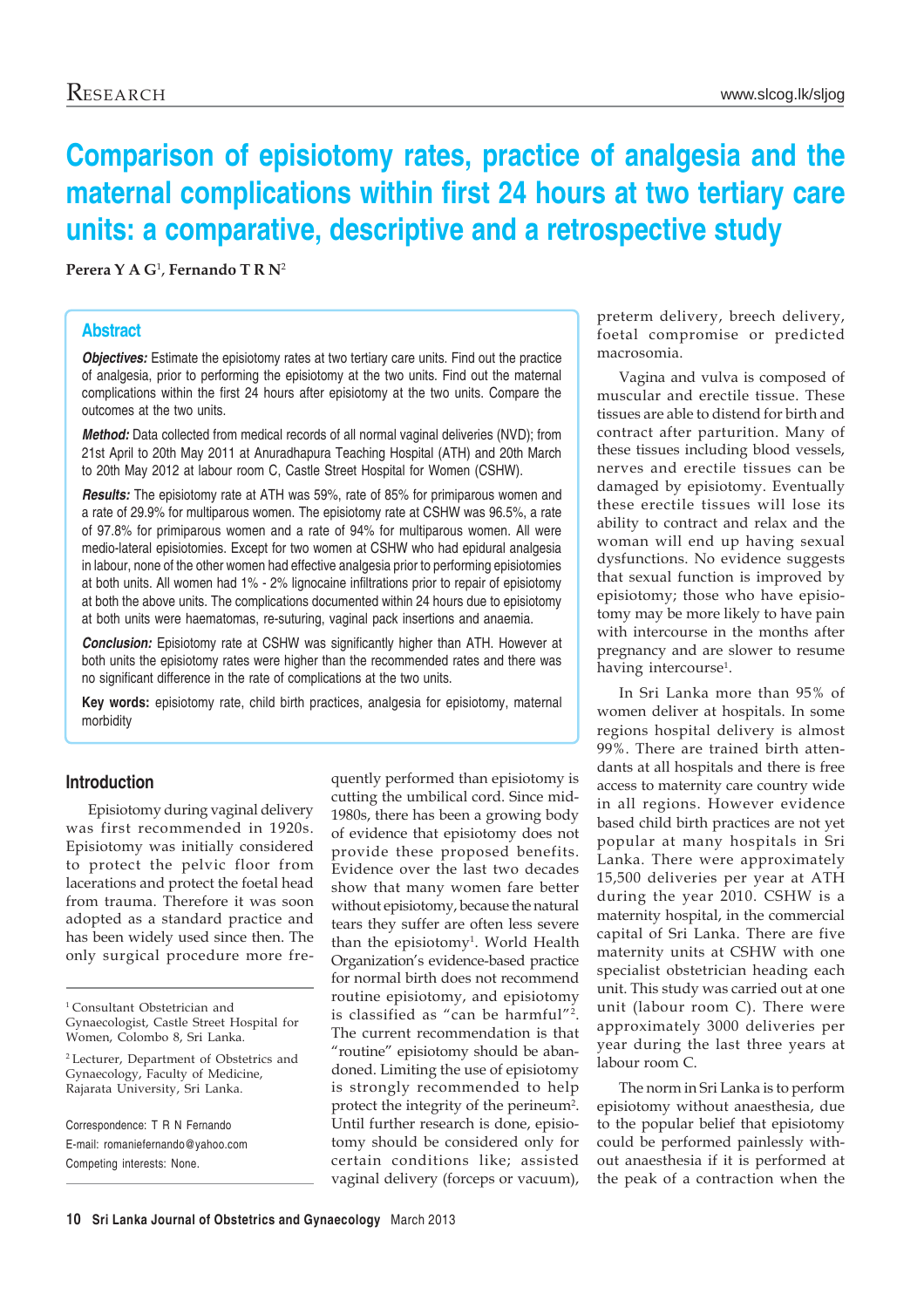perineum is at full stretch<sup>3</sup>. This may be the popular belief among Sri Lankan birth attendants; however there are few maternity units where effective analgesia is given prior to performing episiotomy even in Sri Lanka. There is a dearth of published research or audits on child birth practices in Sri Lanka at present.

#### **Method**

A hospital based retrospective study was performed by collecting data from the birth registry and medical records of all singleton, term, and vertex presentations, delivered vaginally. Excluded from the study were preterm births (<37 weeks gestation), nonvertex presentations, multiple pregnancies, vaginal births after caesarean section and instrumental deliveries. Data collected from 21st April to 20th May 2011 at ATH and 20th March to 20th May 2012 at labour room C, CSHW. At ATH data was collected during 30 consecutive days. At CSHW data was collected during 60 consecutive days. Episiotomy rate, type of analgesia used during labour and prior to episiotomy and complications due to episiotomy within 24 hours after delivery were evaluated as outcome measures. Pearson's chi square test was used to compare the proportions and independent sample t-test to compare the means.

#### **Results**

The average age of the women in the study population at ATH was 25.6 years and at CSHW labour room C was 27.8 years. Age range was from 15 years to 42 years at ATH and 16 years to 43 years at CSHW. Average gestation at time of delivery was 39 weeks and 4 days (SD=1.5) at ATH and 39 weeks (SD=1.2) at CSHW (Table 1). Gestation at the time of delivery range was form 37 weeks to 42 weeks and 5 days at ATH and 37 weeks to 41 weeks at CSHW. The average birth weight at ATH was 2860.6g (SD=189) and 3000.7g (SD=194) at CSHW. The ranges of birth weights

were 1550g to 4110g at ATH and 1800g to 4530g at CSHW. At ATH the rate of macrosomia (BW=>3.5Kg) was 8% and at CSHW was 10%.

There were higher numbers of normal vaginal deliveries, 799, at ATH compared to CSHW labour room C, 283. At ATH out of 799 normal vaginal deliveries 463 women (59%) had a medio-lateral episiotomy at the time of delivery. At CSHW labour room C, out of 283 normal vaginal deliveries 273 women (96.5%) had a mediolateral episiotomy at the time of delivery (Table 2).

There were 406 nulliparous women who had a normal vaginal delivery and 345 of those women had an episiotomy performed at the ATH, with a rate of 85% (Table 2). There were 135 nulliparous women who had a normal vaginal delivery at CSHW labour room C and 132 of those women had an episiotomy performed, with a rate of 97.8%. There were 393 multiparous women who had a normal vaginal delivery at ATH and 118 of those women had an episiotomy, with a rate of 29.9%. There were 148 multiparous women who had a normal vaginal delivery at CSHW and 139 of those women had an episiotomy, with a rate of 94% (Table 2).

Average time a woman was in the labour room until delivery was 176 minutes at ATH and 189 minutes at CSHW. The time range was twelve minutes to 560 minutes at ATH and six minutes to 756 minutes at CSHW (Table 3). Only 29% of women at ATH and 33% at CSHW had pethidine as analgesia during labour. Two women had epidural analgesia during labour at CSHW labour room C (Table 3).

At both the above units none of the women who had an episiotomy had local infiltration of lignocaine prior to performing the episiotomy. Two women had epidural analgesia at CSHW labour room C during labour (Table 3).

Complications documented within 24 hours of normal vaginal delivery due to episiotomy were haematomas, re-suturing of the episiotomy, insertion of vaginal packs and haemoglobin less than 8g/dl (Table 4). The rate of complications at ATH was 2.59% and at CSHW 2.93% (Table 4).

In women who had a normal vaginal delivery and an episiotomy, there were documented five, third degree perineal tears at ATH and two at CSHW (Table 4). The rate of third degree perineal tears was 0.63% at ATH and 0.71% at CSHW (Table 4).

There were 124 (0.15%) women at ATH and 94 (0.33%) women at CSHW who stayed in hospital for more than 24 hours after a normal vaginal delivery (Table 5). The reason for delay in discharge from the hospital, in the majority of women was attributed to as a neonatal problem in the medical records (Table 5).

#### **Table 1. Comparison of gestation, birth weights and age of the women**

|                               | ATH              | <b>CSHW</b> | t test   |  |
|-------------------------------|------------------|-------------|----------|--|
| Average gestation at delivery | 39 weeks + 4days | 39 weeks    | P < 0.01 |  |
| Standard deviation            | 1.5              | 1.2         |          |  |
| Average birth weight          | 2860.6a          | 3000.7g     |          |  |
| Standard deviation            | 189              | 194         | P < 0.01 |  |
| Average age                   | 25.6 years       | 27.8 years  |          |  |
| Standard deviation            | 4.2              | 4.7         | P < 0.01 |  |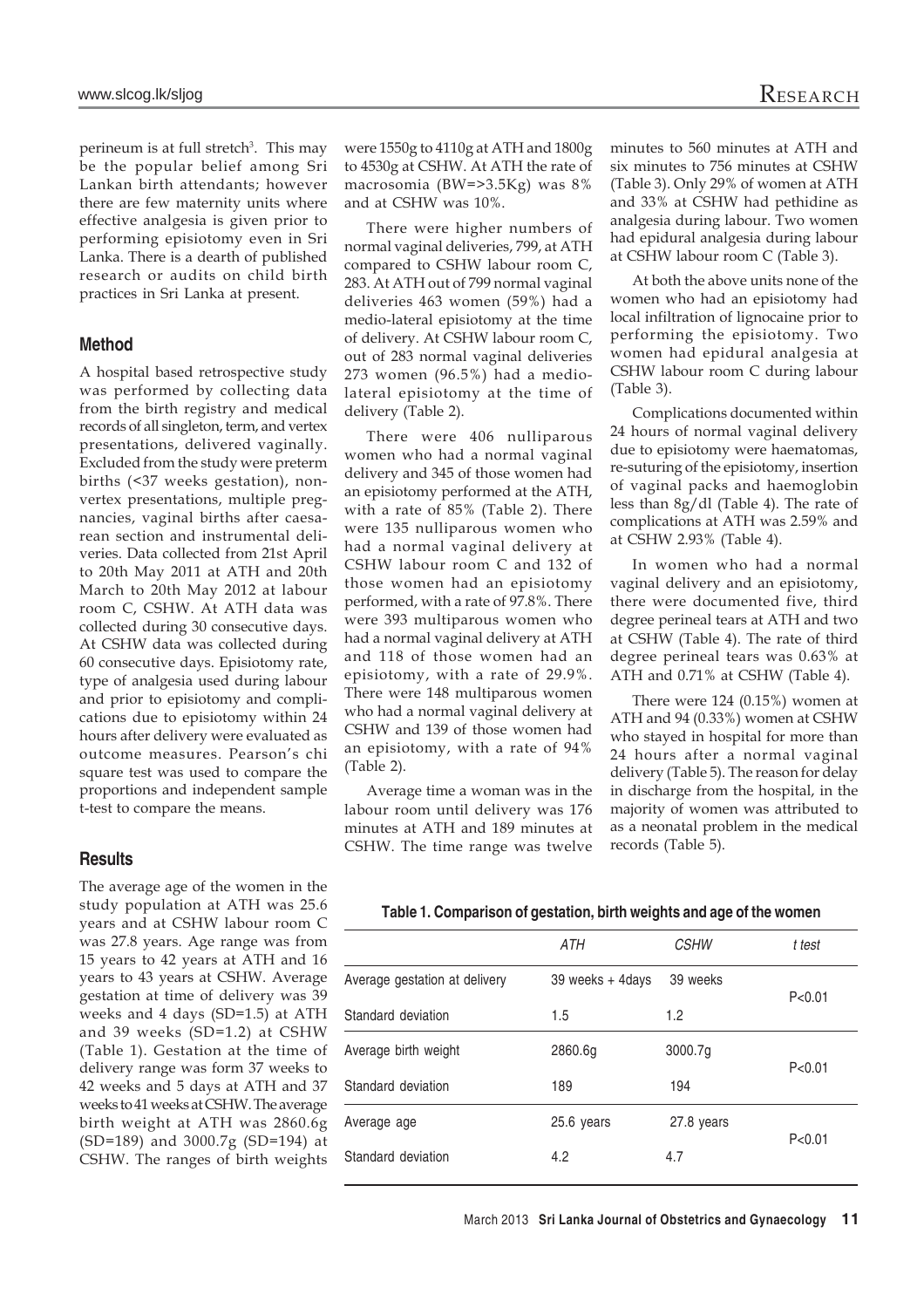|                                                         | ATH          | <b>CSHW</b>  | Pearsons's chi square test |
|---------------------------------------------------------|--------------|--------------|----------------------------|
| Number of NVDs                                          | 799          | 283          |                            |
| Total number of episiotomies                            | 463          | 273          |                            |
| Episiotomy rate                                         | 59%          | 96.5%        | P < 0.01                   |
| Number of primiparous women<br>(number of episiotomies) | 406<br>(345) | 135<br>(132) |                            |
| Episiotomy rate among primparous women                  | 85%          | 97.8%        | P < 0.01                   |
| Number of multiparous women<br>(number of episiotomies) | 393<br>(118) | 148<br>(139) |                            |
| Episiotomy rate among multiparous women                 | 29.9%        | 94%          | P < 0.01                   |

# **Table 2. Comparison of episiotomy rates at the two units**

## **Table 3. The time in labour room until delivery, analgesia during labour and analgesia prior to performing episiotomy at the two units**

|                                            | ATH              | <b>CSHW</b>      | Pearsons's chi square test |
|--------------------------------------------|------------------|------------------|----------------------------|
| Average time in labour room until delivery | 176 minutes      | 189 minutes      |                            |
| Time range                                 | 12 - 560 minutes | 06 - 756 minutes |                            |
| Analgesia during labour                    |                  |                  |                            |
| Pethidine                                  | 234<br>(29%)     | 94<br>(33%)      | $P=0.21$                   |
| Epidural                                   | 0                | 02               |                            |
| Analgesia prior to performing episiotomy   | 0                | 0                |                            |

# **Table 4. Complications due to episiotomy up to 24 hours after delivery at the two units**

|                                            | ATH               | <b>CSHW</b>       | Pearsons's chi square test |
|--------------------------------------------|-------------------|-------------------|----------------------------|
| Total number of episiotomies               | 463               | 273               |                            |
| Complications due to episiotomy            | 12                | 08                |                            |
| Rate of complications                      | 2.59%             | 2.93%             | $P = 0.7$                  |
| Rate of complications in primiparous women | 3.47%<br>(12/345) | 3.78%<br>(05/135) | $P = 0.9$                  |
| Rate of complications in multiparous women | $0\%$<br>(0/118)  | 2.27%<br>(3/139)  | $P = 0.1$                  |
| Vaginal pack insertion                     | 09                | 07                |                            |
| Haematoma                                  | 05                | 03                |                            |
| Haemoglobin <8g/dl                         | 0                 | 03                |                            |
| Re-suturing                                | 04                | 02                |                            |
| Third degree perineal tears                | 05                | 02                |                            |
| Rate of 3rd degree perineal tears          | 0.63%             | 0.71%             | $P = 0.6$                  |
| Labial tears                               | 03                | 01                |                            |
| Rate of Labial tears                       | 0.64%             | 0.36%             | $P = 0.6$                  |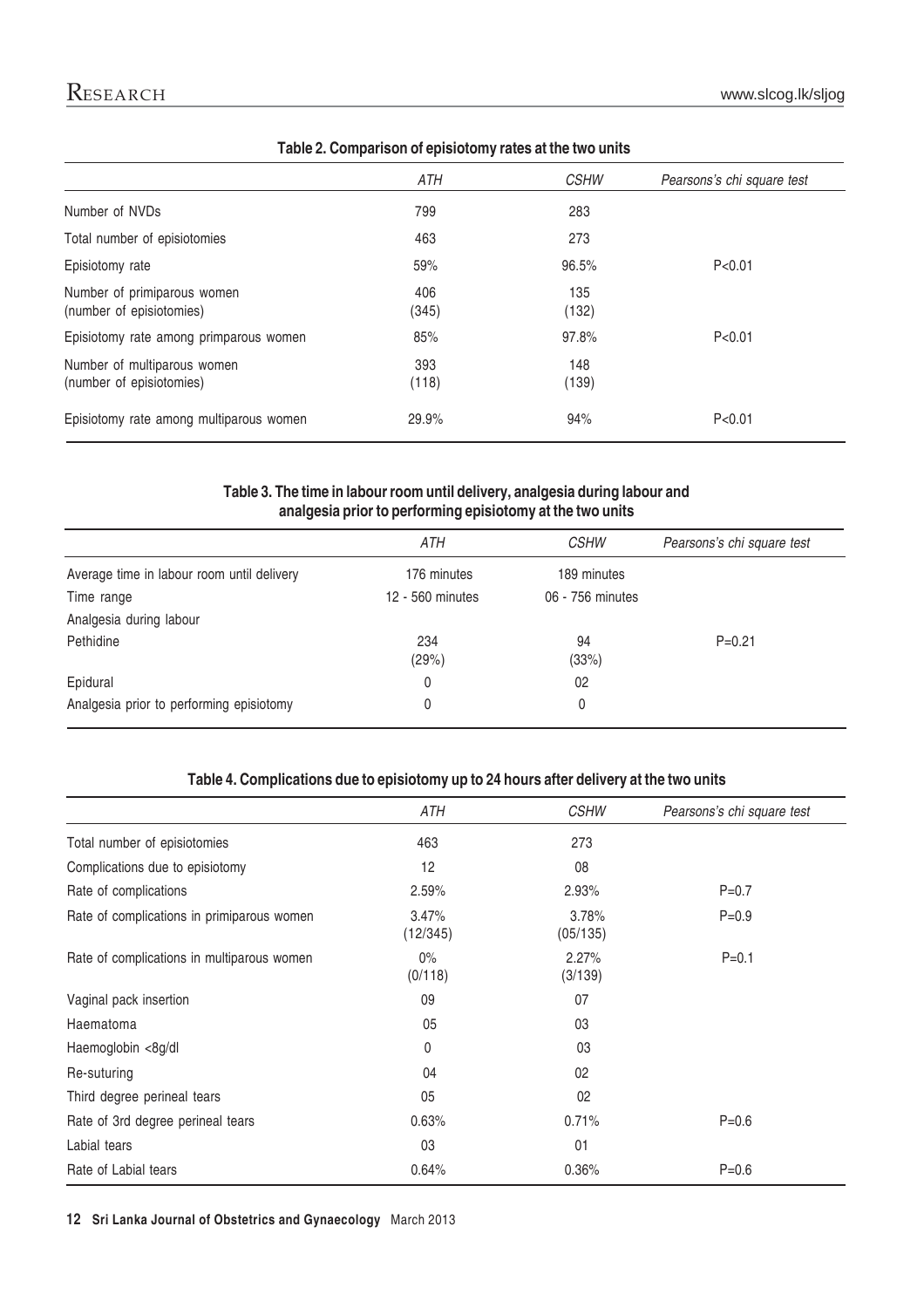www.slcog.lk/sljog $\rm{Rese}$ 

| Reason for more than 24hour<br>hospital stay after a NVD | ATH       | <b>CSHW</b> | Pearsons's chi square test |
|----------------------------------------------------------|-----------|-------------|----------------------------|
| <b>Neonatal complications</b>                            | 76        | 58          | $P = 0.2$                  |
| Maternal complications (other than due to episiotomy)    | 36        | 29          | P<0.01                     |
| <b>Episiotomy complications</b>                          | 12        | 08          | $P = 0.7$                  |
| Total                                                    | 124 (15%) | 95 (33%)    | P < 0.01                   |

**Table 5. Reasons for hospital stay for more than 24 hours after NVD at the two units**

## **Discussion**

Episiotomy is often called the unkindest cut of all. It has been shown that in developing countries the change of child birth practices from traditional practice to evidence based practice is slow4 . Compared to other developing countries, Sri Lanka has a better organised and well-structured health care system, that provide maternal and child health care from the primary care level to tertiary care level<sup>5</sup>. Sri Lanka has the lowest maternal and infant mortality rates in South East Asia. However there had been less attention given to child birth practices in terms of pain relief and support to women in labour. The time is ripe to consider giving priority to evidence based child birth practices in Sri Lanka.

There was a significant difference in the mean age, average gestation at delivery and the mean birth weights at the above two units (Table 1). The different induction of labour practices at the two units probably may have made the significant statistical difference of the mean gestation at delivery. The average birth weight (BW) in Sri Lanka by district in 2007, published by government statistics department gives Colombo district's average BW as 2935g and for Anuradhapura district 2857g. Significant statistical difference in the mean birth weights (2860.6g at ATH and 3000.7g at CSHW) at the two units can be attributed to the regional variations, like urban/rural populations.

 The rate of episiotomy at ATH was 59% and at CSHW 96.5% (Table 2). At ATH the rate of episiotomy was significantly lower compared to CSHW (p<0.01). However at both the units the rate of episiotomy was higher than the recommended rates. WHO guideline on care in normal birth recommends a 10% rate of episiotomy, to be without harm to the mother or the infant<sup>2</sup>. Katherine Hartmann, et al, states that rates of episiotomy of less than 15% of spontaneous vaginal births should be immediately within reach<sup>1</sup>. Ian D. Graham, et al, published a study on episiotomy rates around the world concludes, that there is a large variation in the use of episiotomy from country to country, also there are variation within regions of a country<sup>6</sup>. The variation within regions of Sri Lanka too is shown in this study.

In many countries especially united Kingdom and Scandinavian countries the rate of episiotomy has come down drastically during the last two decades. In the year 2010 the rate of episiotomy in UK was 8.3% and 9.7% in Sweden in 2003 $^{7,6}$ . A study of the morbidity associated with episiotomy by D S Weerasekera, published in 2002 gives a rate of episiotomy of 51.4% at the University Unit, Colombo South Teaching Hospital, in Sri Lanka<sup>8</sup>.

Routine episiotomy for nulliparous women is no longer recommended. There is no evidence of benefit from the use of routine episiotomy over restrictive episiotomy even in nulliparous women. Alperin M, et al concludes that episiotomy at first vaginal delivery increases the risk of spontaneous obstetric laceration, including third and fourth degree perineal tears in the subsequent delivery<sup>9</sup>. At both the above units the rate of episiotomy was high among nulliparous women (85% at ATH and 97.8% at CSHW). Yet the rate of episiotomy was significantly higher statistically at CSHW among nulliparous women compared to ATH (p<0.01). The rate of episiotomy among multiparous women at ATH (29.9%) was significantly lower compared to CSHW (94%). It is promising that ATH had a lower rate of episiotomy among multiparous women, as recommended by Lede RL to be justified within 30%10 (Table 2). However there was no significant difference in the rate of complications due to episiotomy at both units (p=0.7). Therefore this may indicate that the rate should come down more than 59% at ATH to prevent significant maternal complications within first 24 hours postpartum. Rate of episiotomy was lowest among the multiparous women at ATH and there were no episiotomy related complications documented in those women (Table 4).

A study done in Sri Lanka in 2009 states only 8% of mothers received local anaesthesia prior to performing an episiotomy, but 99% received local anaesthesia prior to episiotomy repair at North Colombo Teaching Hospital, in Sri Lanka11. National Institute for Health and Clinical Excellence (NICE), United Kingdom guideline on intrapartum care (2007) recommends that tested effective analgesia should be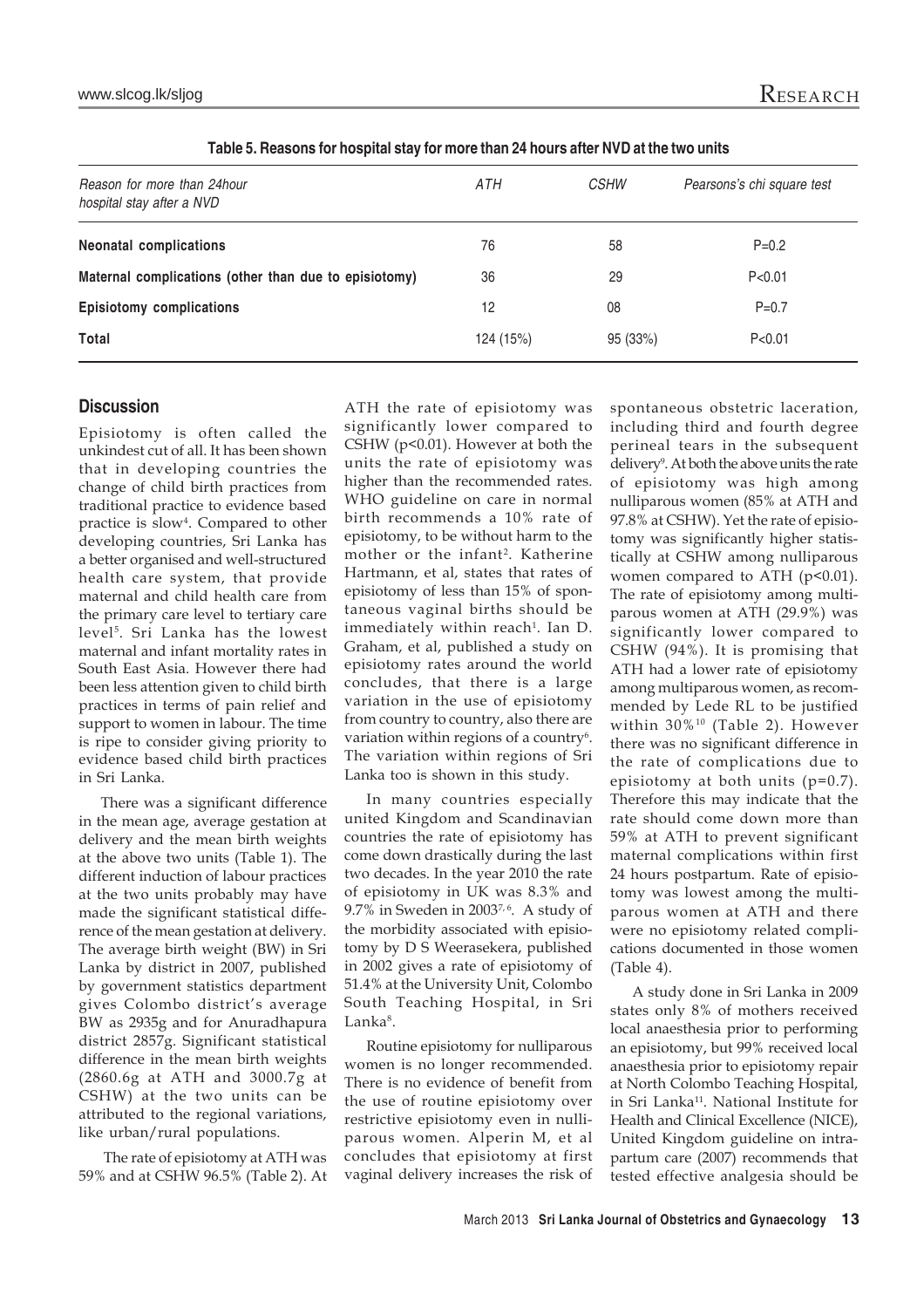provided prior to carrying out an episiotomy, except in an emergency due to acute foetal compromise. WHO guideline on episiotomy recommends use of local infiltration of lignocaine or pudendal block prior to performing episiotomy. It was unfortunate to find out none of the women at ATH or CSHW had effective analgesia prior to episiotomy, except in two women who had epidural anaesthesia at CSHW (Table 3).

Majority of the women had been in the labour room for approximately three hours (176 minutes at ATH and 189 minutes at CSHW) at the above units, until delivery (Table 3). Some of the women (29% of women at ATH and 33% at CSHW) had pethidine intramuscular injections as analgesia during labour (Table 3). Only few women will request effective analgesia during labour in Sri Lanka. The best pain relief most of them would get is intramuscular pethidine<sup>12</sup>. Epidural analgesia for pain relief in labour is only available in few tertiary care units in Sri Lanka. Although many assume that Sri Lankan women prefer natural labour, further research should be done to confirm women's attitudes and beliefs regarding pain relief in labour.

The documented complication rate due to episiotomy at ATH was 2.59% and at CSHW was 2.93% (Table 4). There was no statistically significant difference of complications due to episiotomy at the two units (p=0.7). The complications documented in the medical records of the above two units have been previously reported in literature. Only at CSHW that low haemoglobin (<8g/dl) was documented in three women who had excessive bleeding / haematoma formation following episiotomy and had undergone re-suturing of the episiotomy (Table 4). These three women had normal pre delivery haemoglobin levels and needed blood transfusions after delivery. There was one woman at CSHW labour room C, who had a normal vaginal delivery had to have re-suturing of the episiotomy twice at the operating

theatre and also had a balloon catheter temponade applied to the vagina for 24 hours to control the bleeding.

Vaginal pack insertion was the most frequently done additional procedure at both units following episiotomies which were complicated by haematomas or excessive per vaginal bleeding (Table 4). There were nine vaginal pack insertions at ATH; all were done at the labour room. There were seven vaginal packs insertion at CSHW; this includes one case of balloon temponade application at the operating theatre. There were four re-suturing of the episiotomy done at ATH at the labour room. There were two resuturing of episiotomy done at operating theatre at CSHW. There were five haematomas following episiotomy at ATH and three at CSHW (Table 4). Those women who had a haematoma either had a vaginal pack, re-suturing of the episiotomy or a balloon temponade. The three women with haematomas at CSHW had haemoglobin <8g/dl, 24 hours after delivery.

Woolley systematically reviewed the literature from 1980 to 1994 concluded that a medio-lateral or midline episiotomy does not prevent damage to the anal sphincter and its sequelae<sup>13</sup>. Many studies have found that episiotomy is the factor with the strongest association with a third or fourth degree laceration, especially in the presence of a midline episiotomy $14$ , 15. Severe perineal tears which involve the anal sphincters and/or the rectal mucosa are identified in 0.6-0.9% of vaginal deliveries as reported in literature<sup>16</sup>. At the above two units third degree perineal tears (ATH 0.63% and CSHW 0.71%) were within the range of reported incidence in the literature (Table 4). There were three (0.64%) labial tears documented at ATH while at CSHW there was one (0.36%). There was no significant difference of the occurrence of perineal and labial tears at both units ( $p = 0.7$ ).

Although perineal pain is common after an episiotomy, none of the medical records had documented this complication at both the above units. The post episiotomy analgesia recorded in the uncomplicated cases at both units was paracetamol 1000mg on request by the woman when in pain. There were no routine analgesia requests in the majority of the women except in the women with post op complications. The burden of mortality and morbidity related to pregnancy and childbirth remains concentrated in developing countries<sup>17</sup>.

Hospital stay for more than 24 hours after NVD at CSHW was significantly higher than ATH (Table 5). This significant difference is attributed to maternal complications other than episiotomy mainly medical complications. All women who had a complication due to episiotomy had stayed more than 24 hours in the hospital after a NVD.

## **Conclusions**

The rate of episiotomy at CSHW was significantly higher than ATH. However there was no significant difference in the rate of complications due to episiotomy. This may be due the higher rates of episiotomy than the recommended 10-15% at both units. Practise of analgesia for episiotomy was insufficient at both units.

We suggest that Sri Lankan birth attendants should be trained and educated to improve evidence based child birth practices, with more emphasis given to effective pain relief for episiotomy and labour. The principles of evidence-based practice are to encourage health professionals to use practices with proven benefit and eliminate the use of those shown to be ineffective or harmful. Effective implementation of safe and effective practices like restrictive episiotomy should lead to a reduction in maternal mortality and morbidities. Audits should be encouraged on labour ward practices such as episiotomy rates, complications due to episiotomy and practice of analgesia during labour and episiotomy. This will hopefully improve the safety and standards of child birth practices in Sri Lanka.